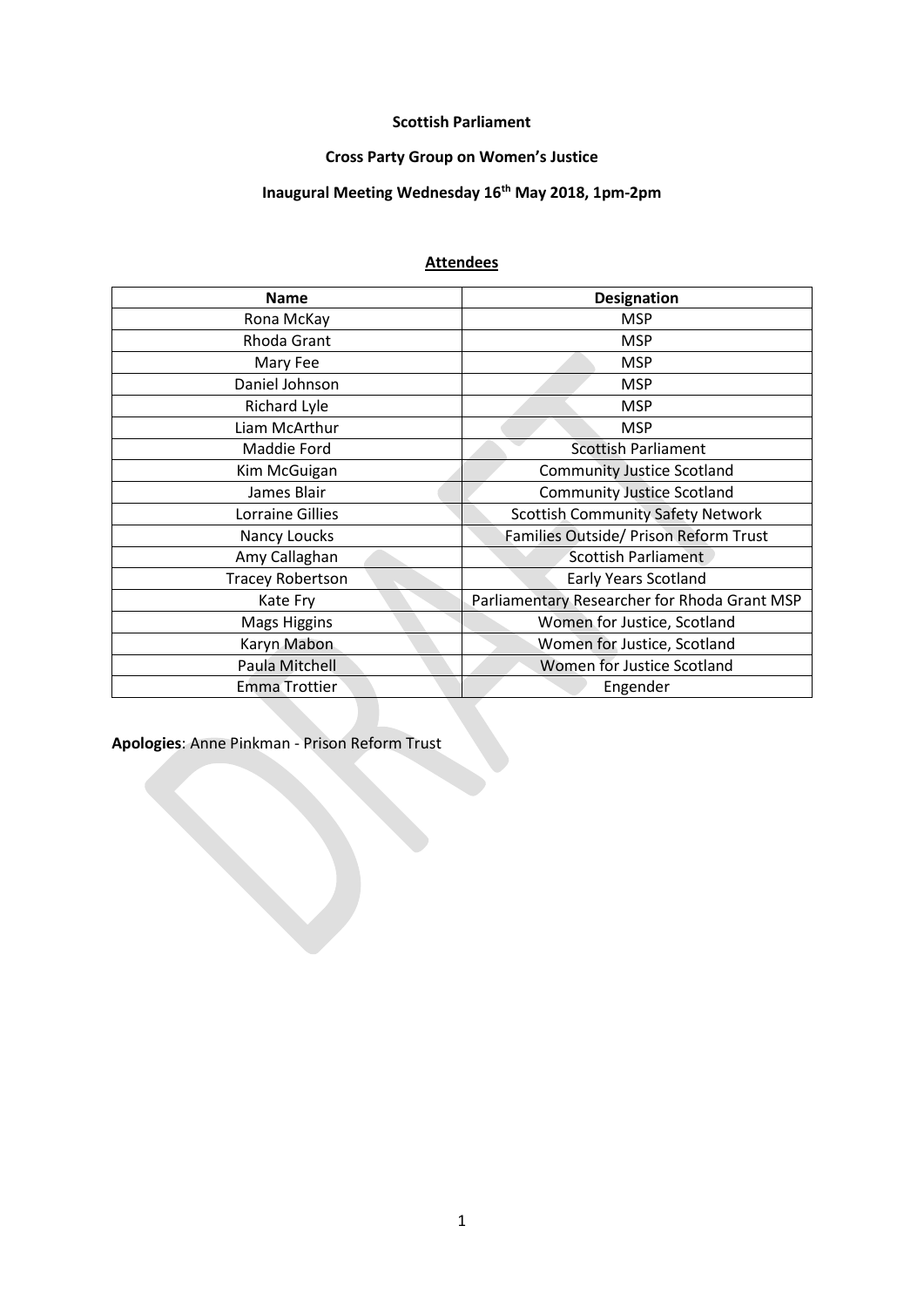| Welcome                                                                                                                                                                                                                                                                                                                                                                                                                                                         | <b>Outcomes/Actions</b>                                                                                                                                |
|-----------------------------------------------------------------------------------------------------------------------------------------------------------------------------------------------------------------------------------------------------------------------------------------------------------------------------------------------------------------------------------------------------------------------------------------------------------------|--------------------------------------------------------------------------------------------------------------------------------------------------------|
| RM MSP welcomed those in attendance and due to shortage of<br>time moved that the initial business of the group be actioned first<br>to allow RG MSP to attend another meeting.                                                                                                                                                                                                                                                                                 | <b>RM</b> MSP was<br>elected as chair<br><b>MF</b> MSP as Vice<br>chair<br>PM as Secretary<br><b>Action</b><br>Amend minutes by<br>adding the proposer |
|                                                                                                                                                                                                                                                                                                                                                                                                                                                                 | and seconder to all<br>elected posts.                                                                                                                  |
| Main body of the discussion                                                                                                                                                                                                                                                                                                                                                                                                                                     |                                                                                                                                                        |
| RM suggested that there should be a constructive outcome for the<br>group such as a report.<br>MF raised several topics, i.e. alternatives to custody, suggesting<br>that we needed more settings such as 218. Mary noted that there<br>was not enough help for women in the Justice system for women<br>with mental health challenges. Mary was concerned about the loss<br>of family contact for women and especially loss of contact with<br>their children. |                                                                                                                                                        |
| RM mentioned that only 75% of women on remand were charged.<br>Within third sector services that provide wider support to the<br>Community Justice system that there appeared to be a difficulty in<br>sustainable funding with some funding cycles being one to three<br>years only.                                                                                                                                                                           |                                                                                                                                                        |
| MF suggested that the way men and women are processed within<br>the Justice system is different with women being held on remand<br>for several reasons.                                                                                                                                                                                                                                                                                                         |                                                                                                                                                        |
| LM agreed with Mary McFee's point on mental health and asked<br>that we avoid doubling up with this item and feeding it into the<br>Justice Committee.                                                                                                                                                                                                                                                                                                          |                                                                                                                                                        |
| MF noted the patchy (postcode based) nature of support that is<br>available for women in the Community Justice System.                                                                                                                                                                                                                                                                                                                                          |                                                                                                                                                        |
| LG introduced the idea of a community safety perspective. How do<br>we create safe communities? What would prevention look like?<br>What do communities perceive around women's justice?                                                                                                                                                                                                                                                                        |                                                                                                                                                        |
| <b>JB</b> noted that the Justice system needs to be more responsive and<br>compassionate/reactive to need.                                                                                                                                                                                                                                                                                                                                                      |                                                                                                                                                        |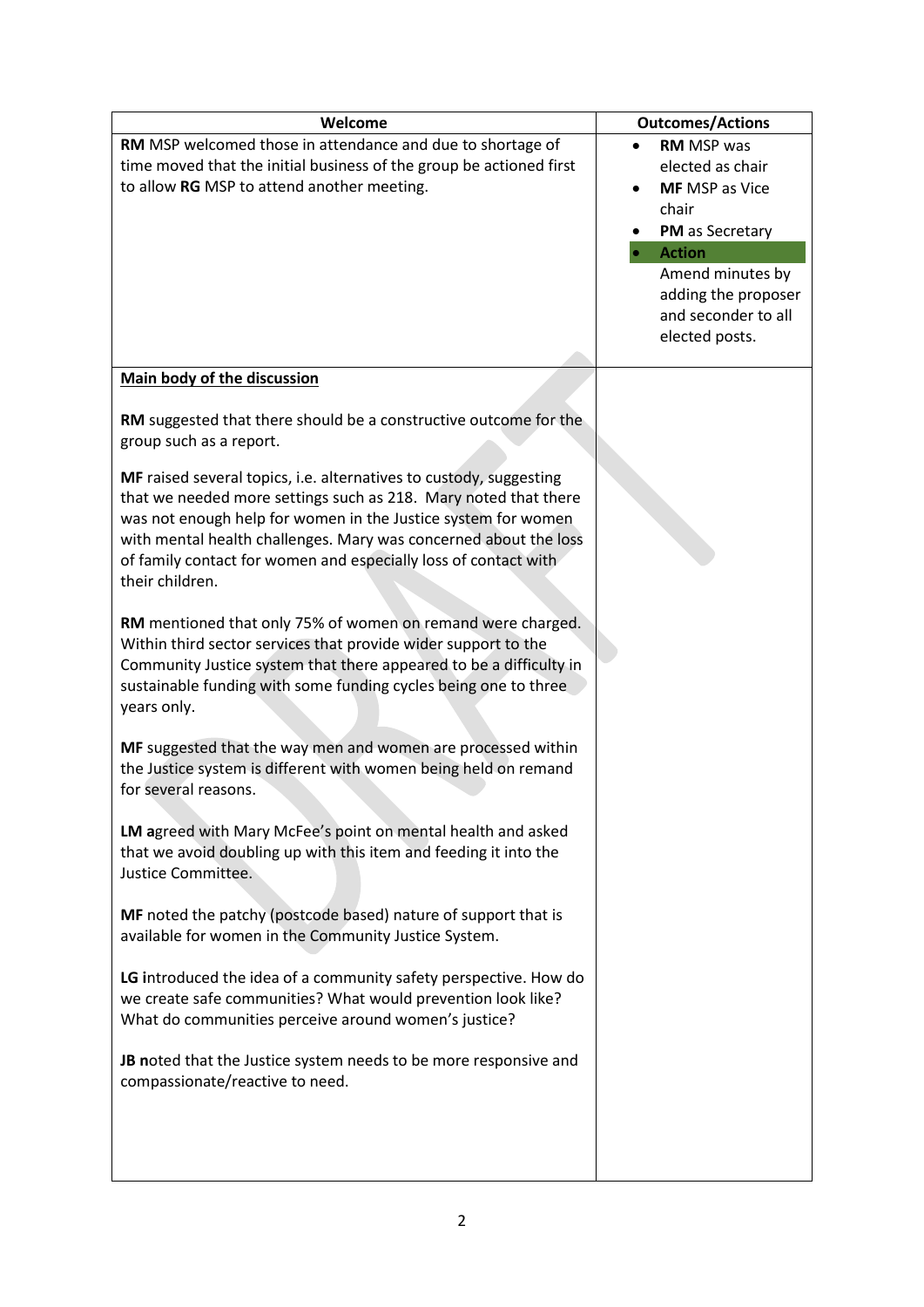|                                                                                                                                                                                                                                                                                                                                                                                                                                      | <b>Outcomes/Actions</b>                                                                                                    |
|--------------------------------------------------------------------------------------------------------------------------------------------------------------------------------------------------------------------------------------------------------------------------------------------------------------------------------------------------------------------------------------------------------------------------------------|----------------------------------------------------------------------------------------------------------------------------|
| JB noted the disintegration of family life and wondered where the<br>support for families was within the Community Justice system. He<br>wondered if Social Work partner with The Scottish Prison Service<br>to offer support to families.                                                                                                                                                                                           |                                                                                                                            |
| <b>KMc</b> offered to be a speaker at the group. She has lived experience<br>of the Justice system. She noted that there need to be more<br>prevention services aimed at those with a high number of ACES<br>(adverse childhood experiences). A peer mentoring system was<br>highly useful. KMc broached the subject of life long convictions<br>and that some of them need to be reassessed.                                        |                                                                                                                            |
| RL agreed with KMc and noted that some of these convictions<br>need to be quashed.                                                                                                                                                                                                                                                                                                                                                   |                                                                                                                            |
| JB noted the difficulty in obtaining legal aid to strike a spent<br>conviction from your record. The entire process costs a lot of<br>money and is often then prohibitive.                                                                                                                                                                                                                                                           |                                                                                                                            |
| ET mentioned the new opportunities in the Social Security<br>framework at this time and how the Justice system might work in<br>closer partnership with the new system and other agencies.                                                                                                                                                                                                                                           |                                                                                                                            |
| NL raised the issue of prevention and family support services,<br>specifically the Abelour Family Support Service in Glasgow which<br>lost it's funding. It housed families so that parents and children<br>could be helped and that parents did not need to decide between<br>rehabilitation/support or staying with their family.                                                                                                  |                                                                                                                            |
| TR noted the work done with dads in relation to parenting skills<br>whilst in prison. She mentioned that it was less likely for mums to<br>receive visits from their children whilst they were in prison. There<br>seemed to be multiple reasons for this.                                                                                                                                                                           |                                                                                                                            |
| MH noted that the new CCU (Community Custodial Unit) planned<br>for Maryhill in Glasgow fell short of the recommendations of The<br>Commission on Women Offenders report, 2012. The new hub was<br>to be a therapeutic place for low level, non-risk women and not a<br>high security hub. She noted her involvement with Justice Watch in<br>2016-2017, a mass observation of the treatment of Women in<br>Scottish Sheriff courts. | <b>Action</b><br>RM To look at the proposed<br>outcomes of the CCU's in<br>light of the 2012 report.<br>(Angiolini Report) |
| NL noted that Scotland did not have as many options for<br>community custodial services as other places in the world. There<br>are other schemes that allow for an option of house arrest or to be<br>able to take the children to and from school or out for special<br>occasion such as birthdays. Other option include overnight stays<br>and private family visits.                                                              |                                                                                                                            |